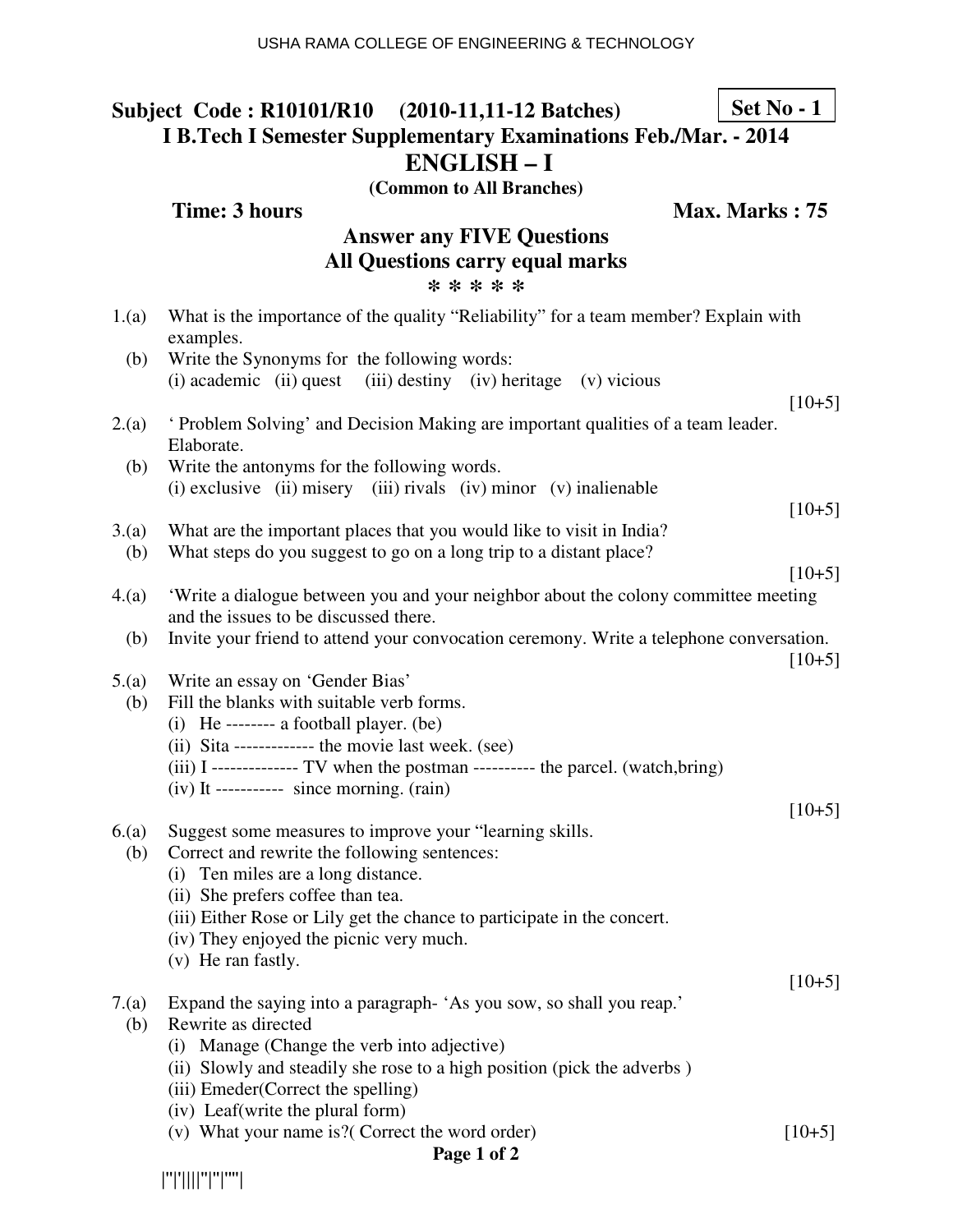#### 8.(a) Write one word substitute for the following:  $(i)$  To meet with \_\_\_\_\_\_\_\_ (ii) Only one of its kind \_\_\_\_\_\_ (iii) One who is stingy about money \_\_\_\_\_\_\_\_ (iv) A meeting for exchange of information \_\_\_\_\_\_\_\_ (v) To occupy something forcibly \_\_\_\_\_\_ (b) Tick the right answer (i) blemish : fault :: flaw : (a) error (b) recur (c) blame (d) fancy  $(ii)$  ignite : extinguish : harvest :  $\_\_$ (a) plant (b) rest (c) trust (d) remove (iii) Cluster: group :: bunch : (a) fruits (b) huddle (c) grapes (d) houses  $(iv)$  release : arrest :: convict : (a) set (b) exile (c) acquit (d) hang (v) hasty : patience :: unqualified :  $\qquad \qquad$  (a) skilled (b) logic (c) credentials (d) gullible (c) Write about 'to infinitive'. Give three examples.

 $[5+5+5]$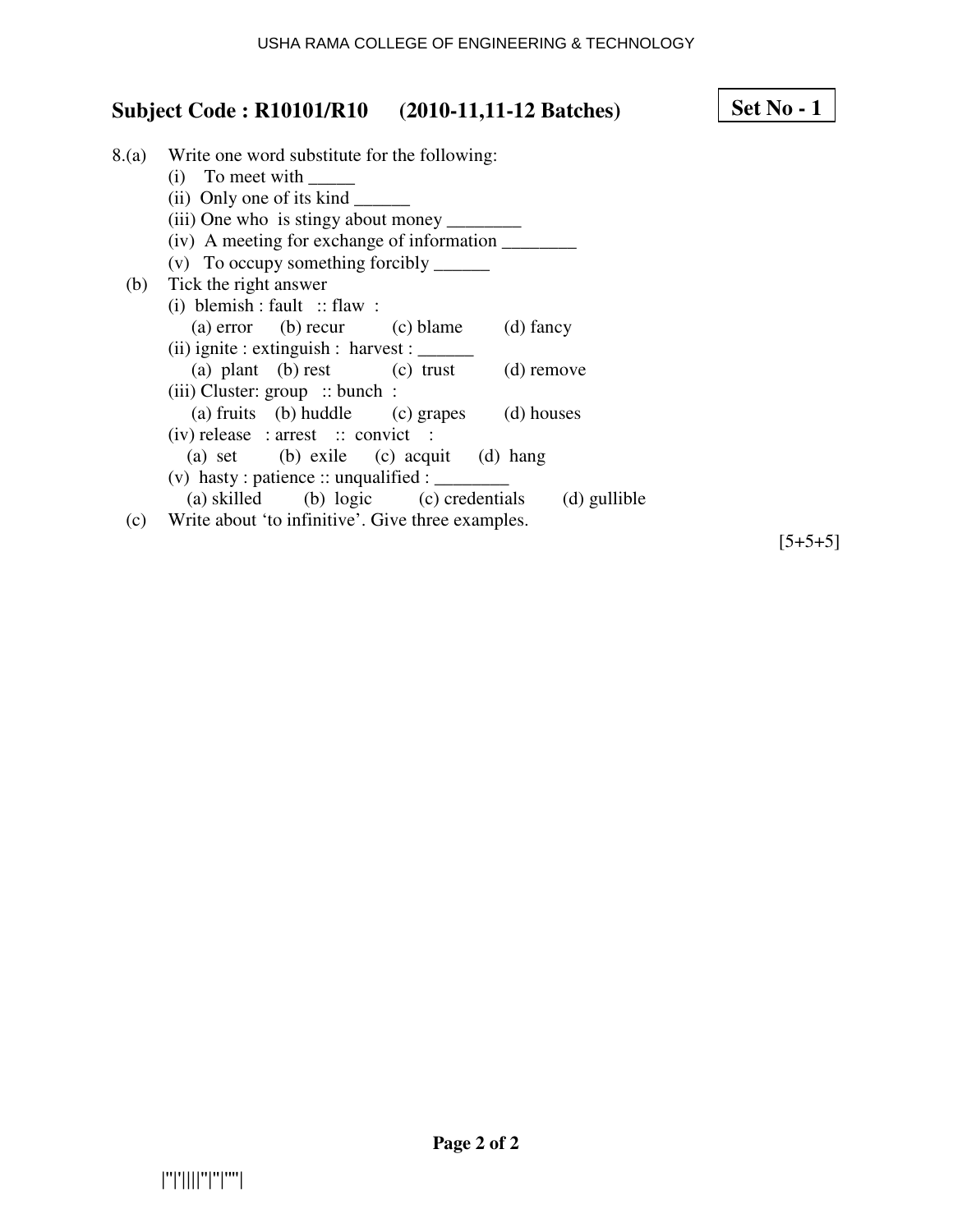#### **Subject Code : R10101/R10 (2010-11,11-12 Batches) I B.Tech I Semester Supplementary Examinations Feb./Mar. - 2014 ENGLISH – I (Common to All Branches) Set No - 2**

**Time: 3 hours Max. Marks : 75** 

### **Answer any FIVE Questions All Questions carry equal marks \* \* \* \* \***

| 1.(a)<br>(b) | Explain the importance of English language communication skills for professionals.<br>Write the Synonyms for the following words.                                                                                                                                                                                          |          |
|--------------|----------------------------------------------------------------------------------------------------------------------------------------------------------------------------------------------------------------------------------------------------------------------------------------------------------------------------|----------|
|              | (i) release<br>(ii) palpable<br>(iii) remnant (iv) academic (v) exploitative                                                                                                                                                                                                                                               | $[10+5]$ |
| 2.(a)<br>(b) | What are the characteristics of a good team work?<br>Write the antonyms for the following words.<br>(ii) voluntary (iii) infest<br>(iv) inevitable (v) reject<br>$(i)$ mend                                                                                                                                                |          |
| 3(a)<br>(b)  | Describe your trip to a museum or a dam.<br>Write about the advantages of tourism.                                                                                                                                                                                                                                         | $[10+5]$ |
| 4.(a)        | Write a dialogue between two employees about the new products released by their                                                                                                                                                                                                                                            | $[10+5]$ |
| (b)          | company, their benefits to the consumers, competitors and likely profits to the company.<br>Develop a dialogue between you and a shop keeper. Ask for the details of the goods<br>available in his shop comparing the prices of various companies.                                                                         |          |
| 5.(a)<br>(b) | Write an essay on the 'Evils of Dowry System'.<br>Fill in the blanks with suitable verb forms.<br>(i) I --------- a letter next week to my teacher. (write)<br>(ii) He -------- green tea every morning.(drink)                                                                                                            | $[10+5]$ |
|              | (iii) The boy----------- while it ------------- raining. (play, rain)<br>(iv) She ----------- for the bus since morning.(wait)                                                                                                                                                                                             | $[10+5]$ |
| 6(a)<br>(b)  | Explain the importance of creativity and problem solving skills for an Engineer.<br>Correct and rewrite the following sentences.<br>(i) Ram went to temple every Monday.<br>(ii) Each of the boys have to pay the fees by next Tuesday.<br>(iii) I gave him the key just now.<br>(iv) Where you are?                       |          |
|              | (v) He lost his purse. Isn't it?                                                                                                                                                                                                                                                                                           | $[10+5]$ |
| 7.(a)        | Expand this saying into a paragraph-'Old is gold'.<br>(b) Rewrite as directed.<br>Courage (Change the noun into adjective)<br>(1)<br>(ii) Regular (Write the adverb form)<br>(iii) Nuohor (Correct the spelling)<br>(iv) Medium (write the plural form)<br>(v) The cool and dry climate is pleasant. (pick the adjectives) |          |
|              |                                                                                                                                                                                                                                                                                                                            | $[10+5]$ |

 $[10+5]$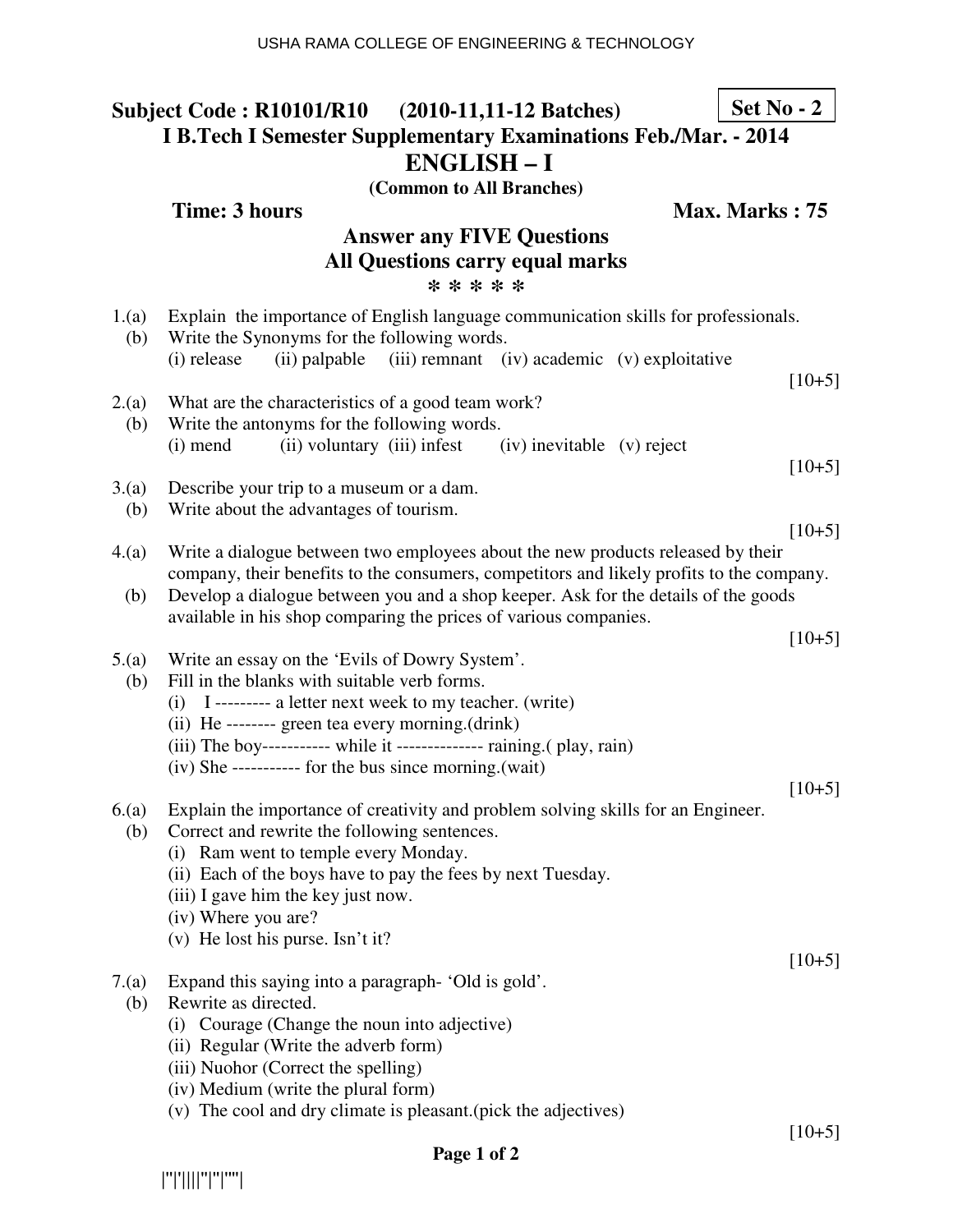#### 8.(a) Give one word substitutes for the following. (i) A long narrative poem  $\_\_$ (ii) To move around in a circular motion \_\_\_\_\_\_\_ (iii) A place where birds are kept \_\_\_\_\_\_\_\_ (iv) An area where wild life is preserved \_\_\_\_\_\_\_\_\_ (v) A person who can speak many languages  $\frac{1}{\sqrt{2\pi}}$  (b) Tick the right answer. (i) greed : generous  $::$  miser:  $\overline{\phantom{a}}$  (a) clumsy (b) fury (c) mean (d) spendthrift (ii) epic : fable :: classic :: (a) theme (b) tale (c) book (d) play (iii) locker: storage  $::$  telephone :  $\_\_$ (a) communication (b) cash (c) bill (d) mobile  $(iv)$  elderly : youth  $::$  healthy :  $\_\_$ (a) famous (b) rational (c) smug (d) illness (v) hidden : visible :: flimsy : (a) delicious (b) sturdy (c) classy (d) edible (c) What is a gerund? Give three examples.

 $[5+5+5]$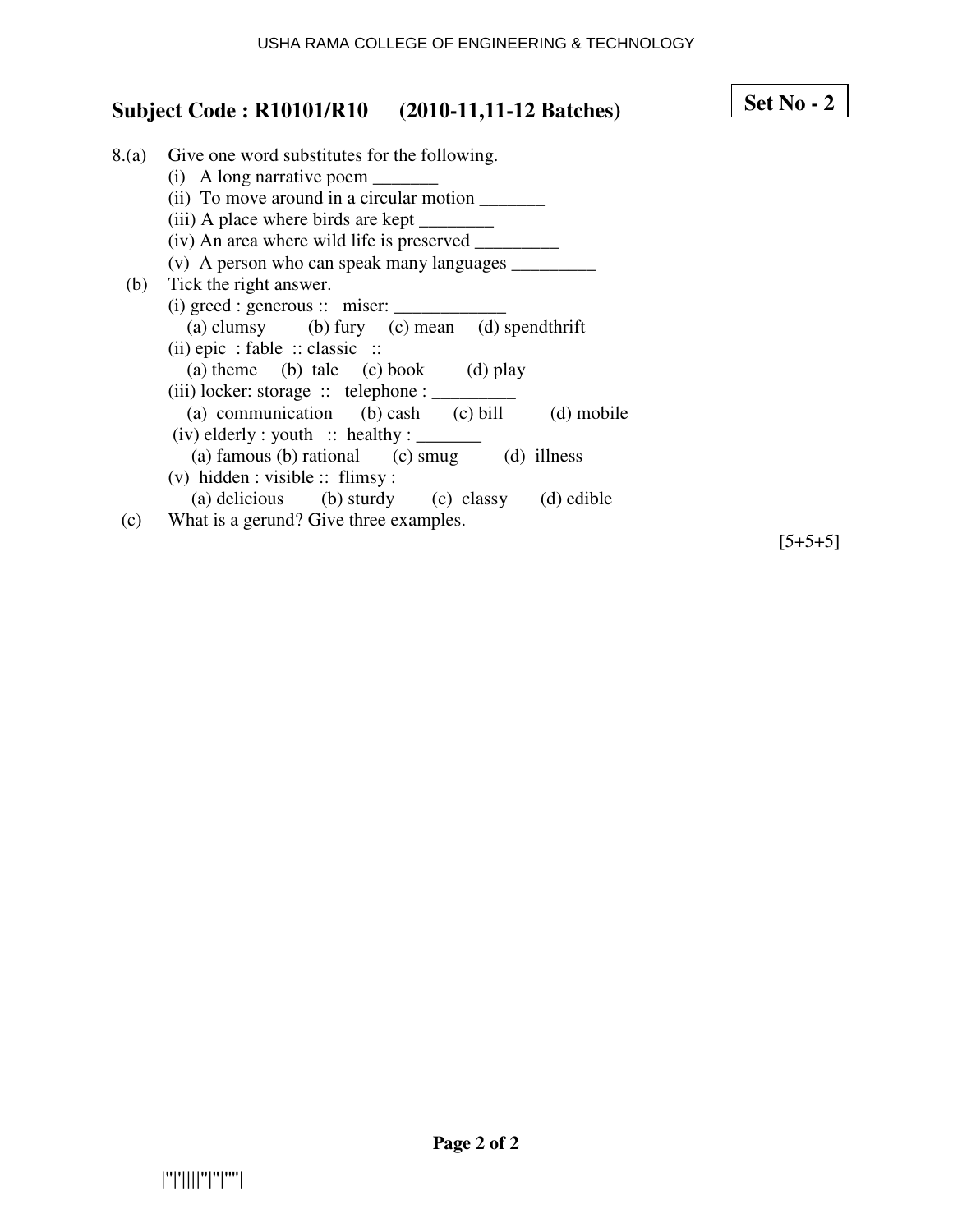#### **Subject Code : R10101/R10 (2010-11,11-12 Batches) I B.Tech I Semester Supplementary Examinations Feb./Mar. - 2014 ENGLISH – I (Common to All Branches) Set No - 3**

#### **Answer any FIVE Questions All Questions carry equal marks \* \* \* \* \***

- 1.(a) 'Positive attitude results in Problem Solving and happy living' Analyze.
- (b) Give the Synonyms for the following words: (i) pledge (ii) misery (iii) vicious (iv) puberty (v) commitment
- 2.(a) What do you think are the good qualities you need to develop to become a good member of the team?
	- (b) Write the antonyms for the following words: (i) rival (ii) rational (iii) manufacture (iv) inevitable (v) serene

 $[10+5]$ 

 $[10+5]$ 

- 3.(a) Give the details of your recent pleasure trip with your friends or family members.
- (b) Suggest the safety measures when someone visits new places.
- 4.(a) You have an argument with your neighbor when the latter parked his vehicles in front of your house. He tries to convince you but you are stubborn.
	- (b) Your manager refused to grant you leave for a pleasure trip with your family. Convince him with the reasons. Write in the form of a dialogue.

#### 5.(a) 'Angels tread where women is respected' Elaborate.

- (b) Fill in the blanks with suitable verb forms.
	- (i) I ------------- the doctor tonight. (meet)
	- (ii) He ---------------- better after the treatment. (feel)
	- (iii) The govt --------------him the Best teacher award last year. (give)
	- (iv) The train ------------- , before my friend ---------- the station. (leave, reach)

 $[10+5]$ 

- 6.(a) 'Adaptability is an essential quality to achieve team goals.' Explain.
	- (b) Correct and rewrite the following sentences/questions.
		- (i) He enjoyed the picnic.
		- (ii) Did he gone there?
		- (iii) He is working hardly for his exams.
		- (iv) It is raining, wasn't it?
		- (v) Ram and myself are attending the meeting.

7.(a) Expand the saying into a paragraph- 'Empty vessels make more noise'

- (b) Rewrite as directed
	- (i) Valuable(Change the noun into adjective)
	- (ii) Secret (Write the adverb form)
	- (iii) Lnolye(Correct the spelling)
	- (iv) Alumnus (write the plural form)
	- (v) You must others respect( Correct the word order) [10+5]

|''|'||||''|''|''''|

**Time: 3 hours Max. Marks : 75** 

 $[10+5]$ 

 $[10+5]$ 

 $[10+5]$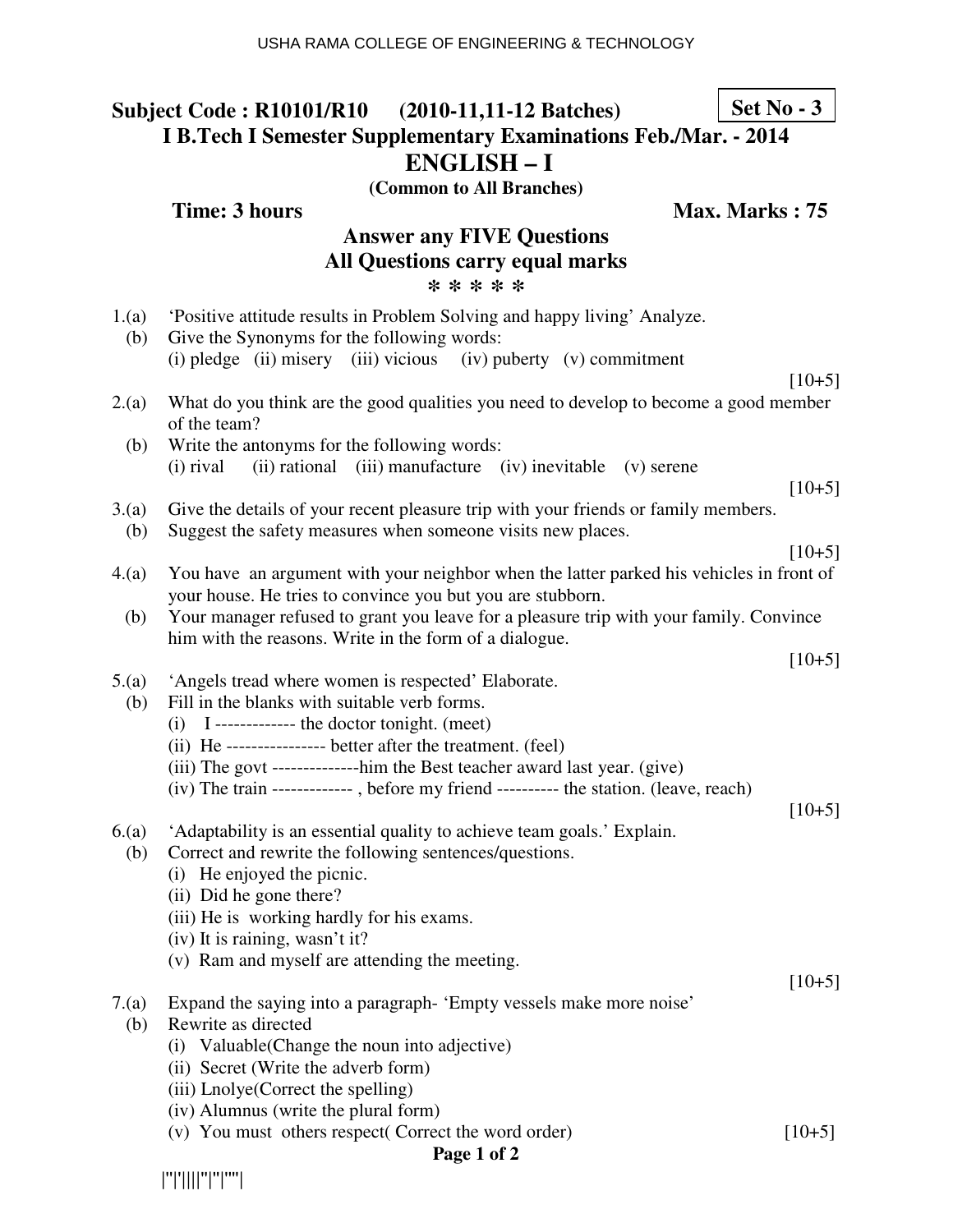# **Set No - 3**

| 8.(a) | Give one word substitutes.                                             |
|-------|------------------------------------------------------------------------|
|       | (i) The stage of development                                           |
|       | (ii) A person who starts any movement or change in the system ________ |
|       | (iii) The conventions of a particular social group __________          |
|       | (iv) One who loves man kind                                            |
|       | (v) One who is fond of food $\frac{ }{ }$                              |
| (b)   | Tick the right answer                                                  |
|       |                                                                        |
|       | (a) despair (b) wrath (c) satisfaction (d) misery                      |
|       | (ii) elderly : youth :: healthy : $\frac{ }{ }$                        |
|       | (a) famous (b) rational (c) smug (d) illness                           |
|       | (iii) suburb : outskirts $::$ city :                                   |
|       | (a) rural (b) urban (c) village (d) dense                              |
|       | $(iv)$ Seismograph : Earthquake :: thermometer :-------                |
|       | (a) health (b) abacus (c) stethoscope (d) temperature                  |
|       | (v) Shard : Glass :: $scri$ : ------------                             |
|       | (a) morsel (b) quilt (c) wood (d) rope                                 |
| (c)   | Write about progressive verb form and give 3 examples.                 |
|       |                                                                        |

 $[5+5+5]$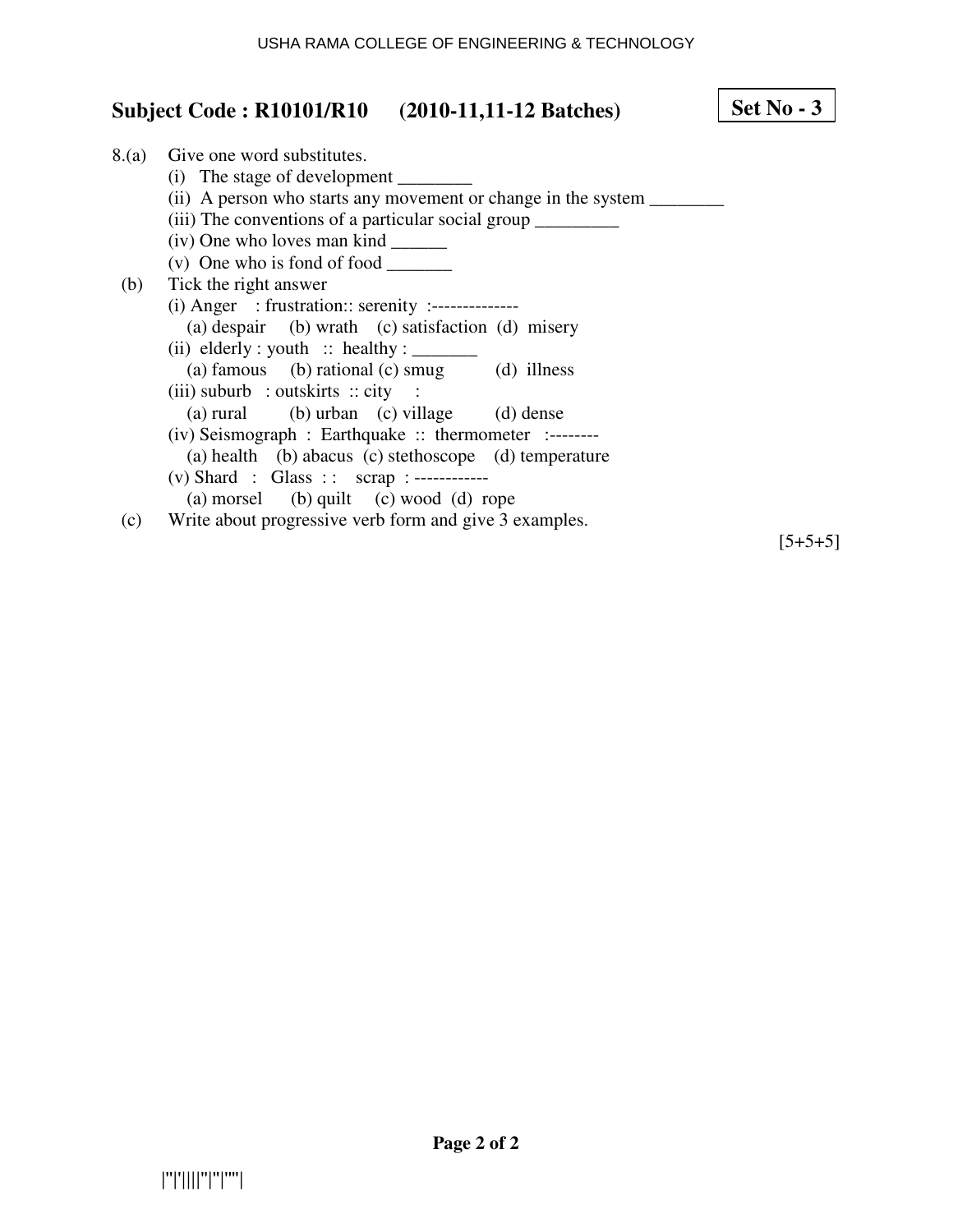# **Subject Code : R10101/R10 (2010-11,11-12 Batches) I B.Tech I Semester Supplementary Examinations Feb./Mar. - 2014 ENGLISH – I (Common to All Branches)**

**Time: 3 hours** Max. Marks : 75

### **Answer any FIVE Questions All Questions carry equal marks \* \* \* \* \***

| 1.(a)<br>(b) | Write about the importance of transparency and good communication for team work.<br>Write the Synonyms for the following words:                          |          |
|--------------|----------------------------------------------------------------------------------------------------------------------------------------------------------|----------|
|              | (i) redeem (ii) paranoia (iii) solemn (iv) transmit (v) tryst                                                                                            | $[10+5]$ |
| 2.(a)<br>(b) | 'Reliability and commitment make one a successful person' Elucidate.<br>Write the antonyms for the following words.                                      |          |
|              | (i) vulnerable (ii) summit (iii) rivals (iv) aseptic (v) voluntary                                                                                       | $[10+5]$ |
| 3(a)         | What are the important tourist/religious places that you would like to visit in your life?<br>Explain their importance.                                  |          |
| (b)          | Suggest some steps to ensure safety of tourists in India.                                                                                                | $[10+5]$ |
| 4.(a)        | You have to make arrangements for your sister's wedding. Write a dialogue on the<br>discussion with your father.                                         |          |
| (b)          | Explain to your mother the reason for your coming late in the night. Write a telephonic<br>conversation when your mother is upset with your late coming. |          |
|              |                                                                                                                                                          | $[10+5]$ |
| 5.(a)<br>(b) | Explain your views on "Women Empowerment'.<br>Fill in the blanks with suitable verb forms.<br>(i) She--------------- tea. $($ like)                      |          |
|              | (ii) Either of the sisters ---------- good at singing. (be)<br>(iii) I --------- the conference (attend), if they ------------------ me.(invite)         |          |
|              | (iv) She is-------------- noise. (hear)                                                                                                                  |          |
| 6(a)         | Write an essay on Adaptability and problem solving skills.                                                                                               | $[10+5]$ |
| (b)          | Correct and rewrite the following sentences.                                                                                                             |          |
|              | (i) Birds flies in the air.                                                                                                                              |          |
|              | (ii) He has gone to market last Sunday.<br>(iii) Every boy and girl have a bag.                                                                          |          |
|              | (iv) The price of vegetables are high these days.                                                                                                        |          |
|              | (v) I enjoyed the dinner.                                                                                                                                |          |
|              |                                                                                                                                                          | $[10+5]$ |
|              | 7.(a) Expand the saying into a paragraph- 'To err is human; To forgive is divine'                                                                        |          |
| (b)          | Rewrite as directed<br>Loyalty (Change the noun into adjective)<br>(i)                                                                                   |          |
|              | (ii) Wild (Write the adverb form)                                                                                                                        |          |
|              | (iii) Jetcer (Correct the spelling)                                                                                                                      |          |
|              | (iv) Child(write the plural form)                                                                                                                        |          |
|              | (v) It rained last heavily night (Correct the word order)<br>$\mathbf{D}_{\alpha\alpha\alpha}$ 1 $\alpha$ $\beta$ $\gamma$                               | $[10+5]$ |
|              |                                                                                                                                                          |          |

|''|'||||''|''|''''|

#### **Page 1 of 2**